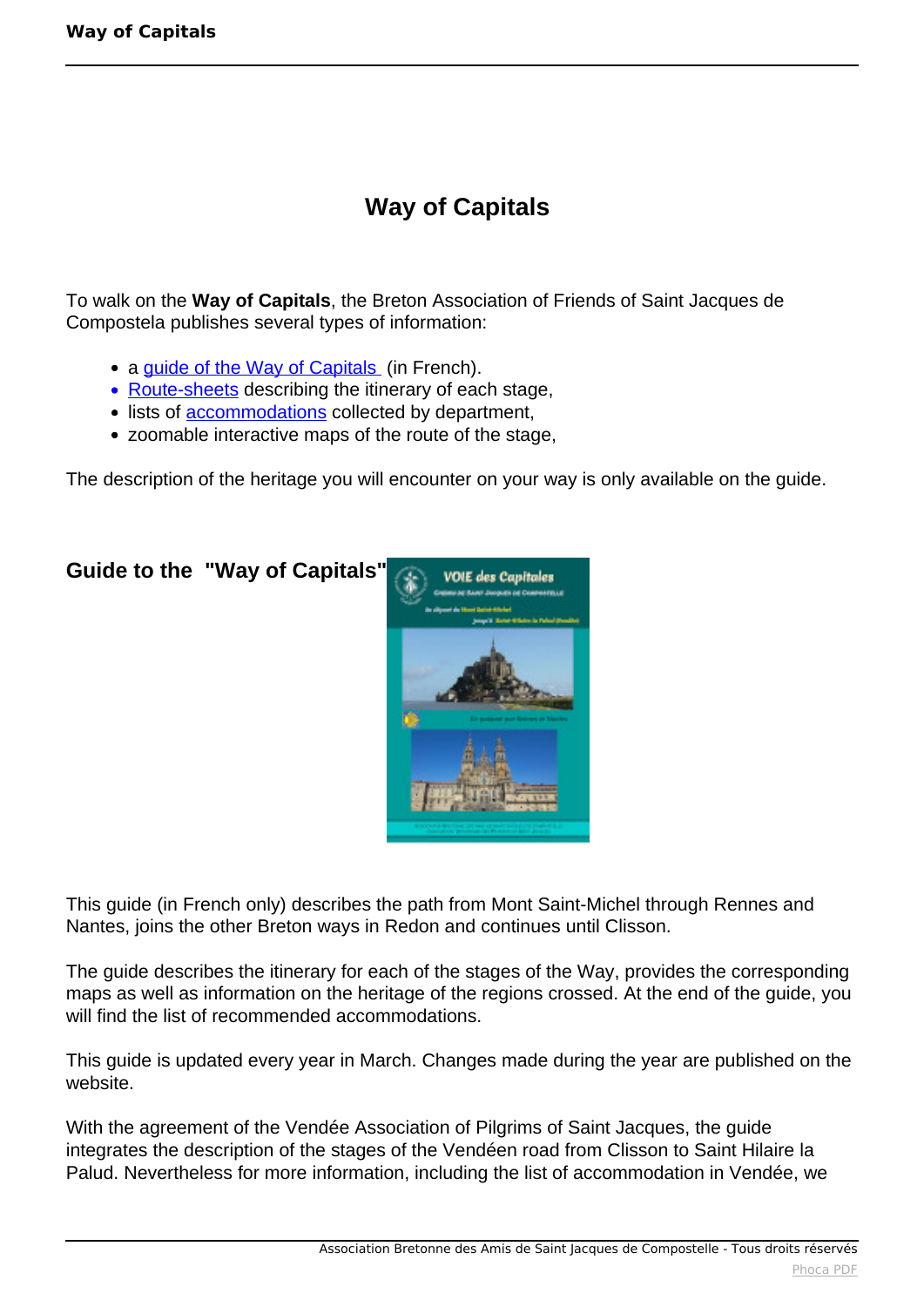advise you to consult the site of our friends of the [Vendée association](http://www.vendeecompostelle.org/blg/wp/).

When you enter the Charente Maritime, check the websites of the [Association Saintaise of the](http://compostelle17.fr/-L-association-.html) [Friends of Saint Jacques](http://compostelle17.fr/-L-association-.html) in Charente-Maritime and [Association Le Bourdon 17](http://association-le-bourdon-17.mozello.fr/).

## **Order the guide**

The guide of the Way of Capitals is available, text, photos and color maps, hardback binding, at the online publisher Lulu.com (updated to september 2018).

To order it, click **[HERE](http://www.lulu.com/shop/association-st-jacques-compostelle-bretagne/guide-de-la-voie-des-capitales/paperback/product-23796787.html)** 

## **The Route Sheets**

Below you will find the **itineraries of the Way of Capitals**. The information on **markup rules** is [HERE.](index.php?option=com_content&view=article&id=108:balisage&catid=24:chemin&lang=fr-FR)

By clicking on the name of the step, you will display on your screen the description requested in a new tab. On this new page, using the button below the header image, on the right of the screen you can either:

- directly print the information displayed;
- download the page in PDF format. (in the "Downloads" directory of your computer).

To return to the starting page, just close the tab.

You can also consult on your screen the **map of the stage**, by clicking on the **triskel at the end of each line**. The map provided by the Openrunner site opens in a new tab. Then choose the format of the card - including IGN - which suits you after **clicking on the 3 diamonds** at the top right of the card. (For this operation, you will be asked to create an account at Openrunner). Different services are offered to you including the export of the trace in GPS format. (at the bottom of the screen)

## **From Mont Saint-Michel to Clisson**

| <b>Route Sheets</b>            | <b>Maps</b> |
|--------------------------------|-------------|
| Le Mont Saint-Michel - Antrain | 68          |